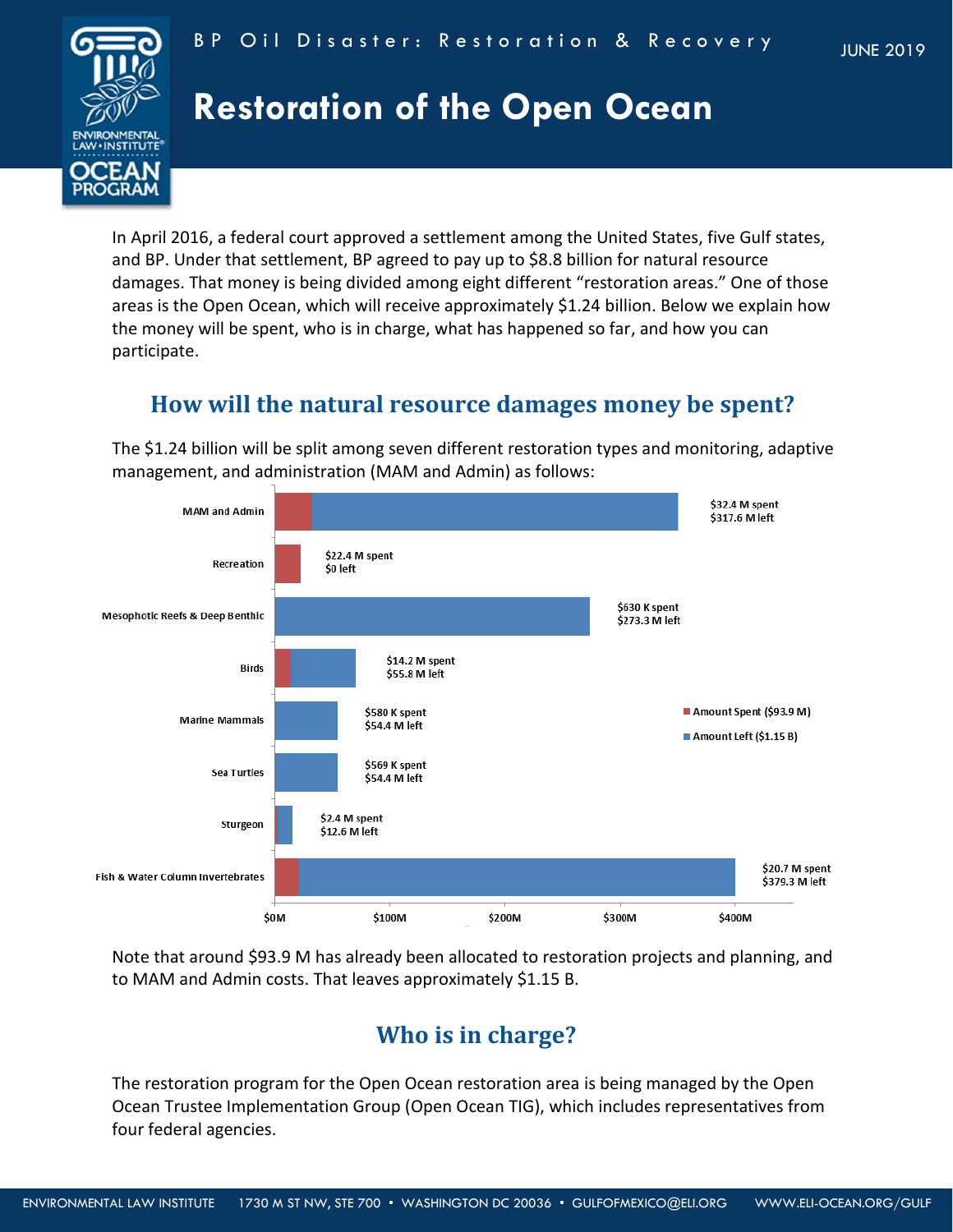The members of the Open Ocean TIG are as follows:



#### **Open Ocean Trustee Implementation Group**

- U.S. Department of the Interior
- National Oceanic and Atmospheric Administration
- U.S. Environmental Protection Agency
- U.S. Department of Agriculture

When making decisions, the TIG must reach consensus. That means that "all nonabstaining" members (i.e. those that participate in the vote) must agree to the decision.

#### **Where are we now?**

In March 2017, the Open Ocean TI[G announced](http://gulfspillrestoration.noaa.gov/2017/04/open-ocean-trustee-implementation-group-hold-webinar-restoration-planning) that it was "planning restoration activities for the 2017-2020 planning years" for six restoration types. The public was invited to submit project ideas through May 2017. In February 2018, the TIG [notified](https://www.gulfspillrestoration.noaa.gov/2018/02/open-ocean-trustees-initiate-restoration-planning) the public that it had initiated planning for its first and second post-settlement draft restoration plans.

In October 2018, the TIG [released](https://www.gulfspillrestoration.noaa.gov/2018/10/open-ocean-trustee-implementation-group-seeks-public-comment-its-first-draft-restoration) its Draft Restoration Plan 1 for public comment. The draft plan contained 3 projects for \$16 million, aimed at restoring bird and sturgeon species. In March 2019, the Open Ocean TIG [approved](https://www.gulfspillrestoration.noaa.gov/2019/03/open-ocean-trustees-approve-final-restoration-plan-1) the [plan.](https://www.gulfspillrestoration.noaa.gov/sites/default/files/2019-03%20OO%20TIG%20Final%20RPEA1%20FINAL.pdf)

In May 2019, the TIG [released](https://www.gulfspillrestoration.noaa.gov/2019/05/open-ocean-trustees-release-monitoring-and-adaptive-management-strategy) its Monitoring and Adaptive Management Strategy, a document aimed at promoting effective and efficient use of restoration funding. Also that month, the TIG [released](https://www.gulfspillrestoration.noaa.gov/2019/05/open-ocean-draft-restoration-plan-2-available-public-comment) its Draft Restoration Plan 2 for public comment. The plan specifies 18 projects for \$226 million, aimed at restoring fish and water column invertebrates, sea turtles, marine mammals, and mesophotic and deep benthic communities. It has not yet been approved.

## **How can I participate?**

There are different ways that you can participate. These include:

- **Attend public meetings**: The Open Ocean TIG will host a public meeting at least once a year.
- **Suggest project ideas**: The public can suggest project ideas (e.g., on the [trustees' website](http://www.gulfspillrestoration.noaa.gov/restoration/give-us-your-ideas/suggest-a-restoration-project)). Note that, even if project ideas were not submitted in time for the May 2017 deadline, they will still be considered for future restoration plans. The public will be notified when the TIG is starting restoration planning, and may be updated on those efforts.
- **Comment on draft restoration plans**: The public will have the opportunity to comment on draft restoration plans as they are released.
- **Other engagement opportunities**: The restoration projects may trigger other laws and regulations that provide the public with opportunities to engage.